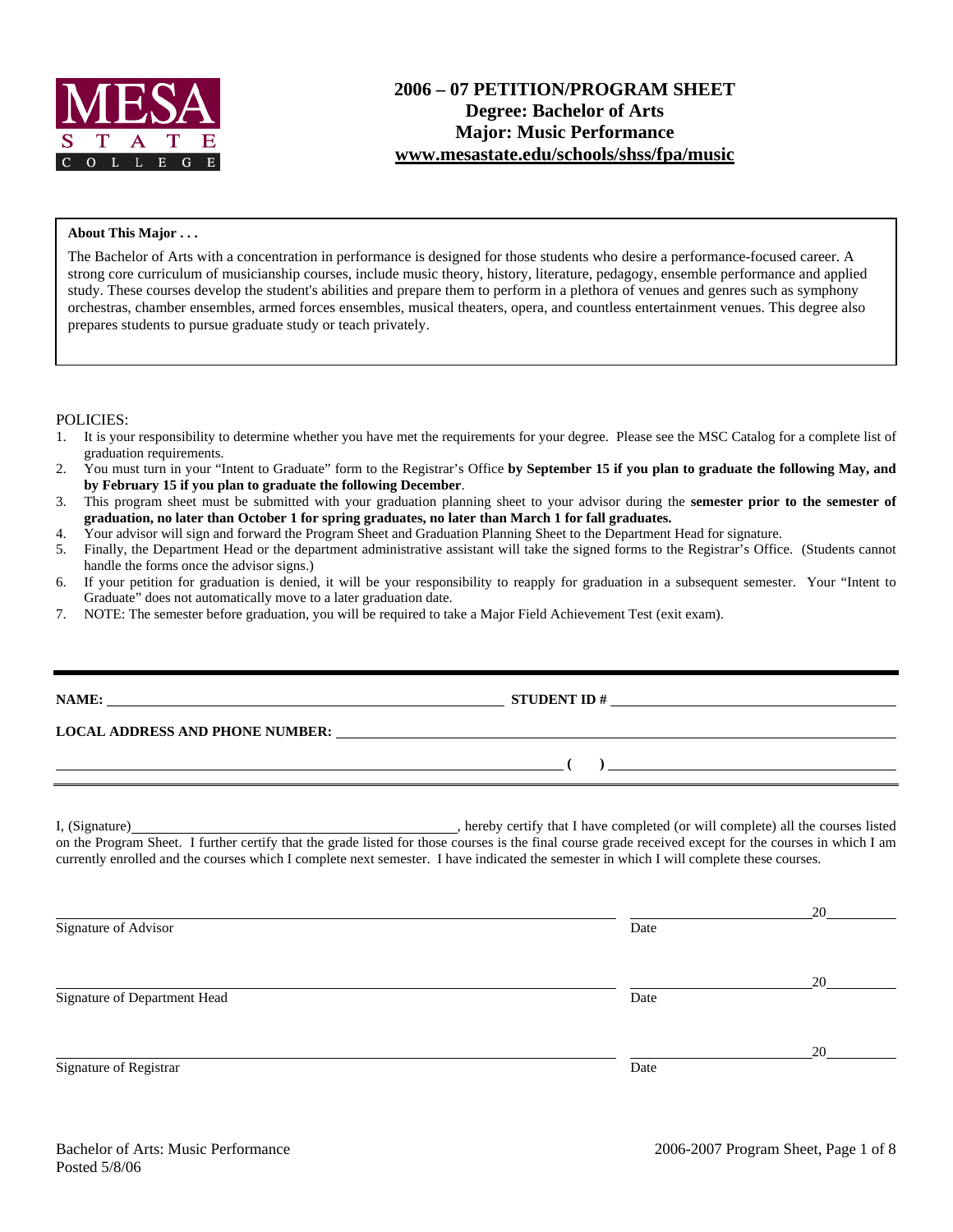- Must earn 120 semester hours and meet the academic residency requirements to earn a baccalaureate degree at Mesa State College.
- Must earn a minimum of 40 semester hours in upper division courses (i.e., 300-level and 400-level courses).
- A cumulative grade point average of 2.0 or higher must be maintained for all courses taken and for all courses in the major.
- When filling out this program sheet a course can only be used once, i.e., no double counting is allowed between categories.
- Excess KINA/HPWE courses beyond the two required and pre-collegiate courses (usually numbered below 100) cannot be used for graduation. • All degree requirements must be completed as described. Any exceptions or substitutions must be recommended in advance by the faculty advisor and approved by the Department Head.
- It is recommended that students work closely with a faculty advisor when selecting courses and scheduling classes prior to registration.
- Students are required to participate in exit examinations or other programs deemed necessary to comply with the college accountability requirement.

General Education Requirements (Minimum of 33 semester hours) See the M.S.C. catalog for the list of courses that meet the general education categories.

| Trns/Subs<br>Credit<br>Course<br>No.<br>Grade<br>Term<br>Year<br>English: ENGL 111 and 112 (6 semester hours, must receive a grade<br>of "C" or higher, must be completed by the time the student has 60<br>semester hours.)<br>*ENGL<br>*ENGL<br>*ENGL 129, Honors English, may be substituted for ENGL 111 and ENGL<br>112. Must earn a grade of "C" or better. May need to take additional electives. | Trns/Subs<br>Course<br>No.<br>Credit<br>Grade<br>Term<br>Year<br>Social and Behavioral Sciences: (6 Semester Hours)<br>Fine Arts: (3 semester hours)                                                                                                                                                                                                    |
|----------------------------------------------------------------------------------------------------------------------------------------------------------------------------------------------------------------------------------------------------------------------------------------------------------------------------------------------------------------------------------------------------------|---------------------------------------------------------------------------------------------------------------------------------------------------------------------------------------------------------------------------------------------------------------------------------------------------------------------------------------------------------|
| Math: MATH 110 or higher (3 semester hours, must receive a grade<br>of "C" or better, must be completed by the time the student has 60<br>semester hours.)<br><b>MATH</b>                                                                                                                                                                                                                                | Natural Sciences: (6 semester hours)<br>(At least one course must include a lab)                                                                                                                                                                                                                                                                        |
| Humanities: (6 semester hours)                                                                                                                                                                                                                                                                                                                                                                           | Applied Studies: (3 semester hours)                                                                                                                                                                                                                                                                                                                     |
| Other Requirements (9 semester hours)                                                                                                                                                                                                                                                                                                                                                                    |                                                                                                                                                                                                                                                                                                                                                         |
| Kinesiology: (3 Semester Hours)<br>Trns/Subs<br>Course<br>No.<br>Credit<br>Grade<br>Term<br>Year<br><b>KINE/HPWA</b><br>100<br>$\mathbf{1}$<br><b>KINA/HPWE</b><br>$\overline{1}$<br><b>KINA/HPWE</b><br>1<br>See the M.S.C. catalog for the list of approved KINA/HPWE/Selected DANC<br>courses.                                                                                                        | <b>Bachelor of Arts Degree Distinction:</b> (6 semester hours)<br>(Two consecutive classes in the same foreign language.)<br>Course<br>No.<br>Credit<br>Grade<br>Term<br>Trns/Subs<br>Year<br>$\overline{\mathbf{3}}$<br>FLA<br>$\overline{3}$<br>FLA<br>(FLAS 114 & 115 will NOT fulfill this requirement.) (Must receive a grade of "C" or<br>above.) |
| Major Requirements (61-65 semester hours)                                                                                                                                                                                                                                                                                                                                                                |                                                                                                                                                                                                                                                                                                                                                         |
| Music Core (45 semester hours)<br>Trns/Subs<br>Course<br>No.<br>Credit<br>Grade<br>Term<br>Year<br><b>MUSA</b><br>111<br>$\mathbf{1}$<br><b>MUSA</b><br>$\overline{\phantom{0}3}$<br>114<br>MUSA<br>115<br>3<br>$\overline{1}$<br>MUSA<br>116<br><b>MUSA</b><br>$\mathbf{1}$<br>117<br><b>MUSA</b><br>214<br>3                                                                                           | Trns/Subs<br>Course<br>Credit<br>Term<br><u>No.</u><br>Grade<br>Year<br>215<br><b>MUSA</b><br>3<br>$\overline{2}$<br><b>MUSA</b><br>$-250$<br>317<br>$\overline{2}$<br>MUSA<br><b>MUSA</b><br>3 <sup>1</sup><br>326<br>$\overline{3}$<br><b>MUSA</b><br>327<br><b>MUSA</b><br>426<br>$\overline{2}$<br>$\overline{2}$<br>*MUSP<br>420                   |
| Continued on page 3                                                                                                                                                                                                                                                                                                                                                                                      |                                                                                                                                                                                                                                                                                                                                                         |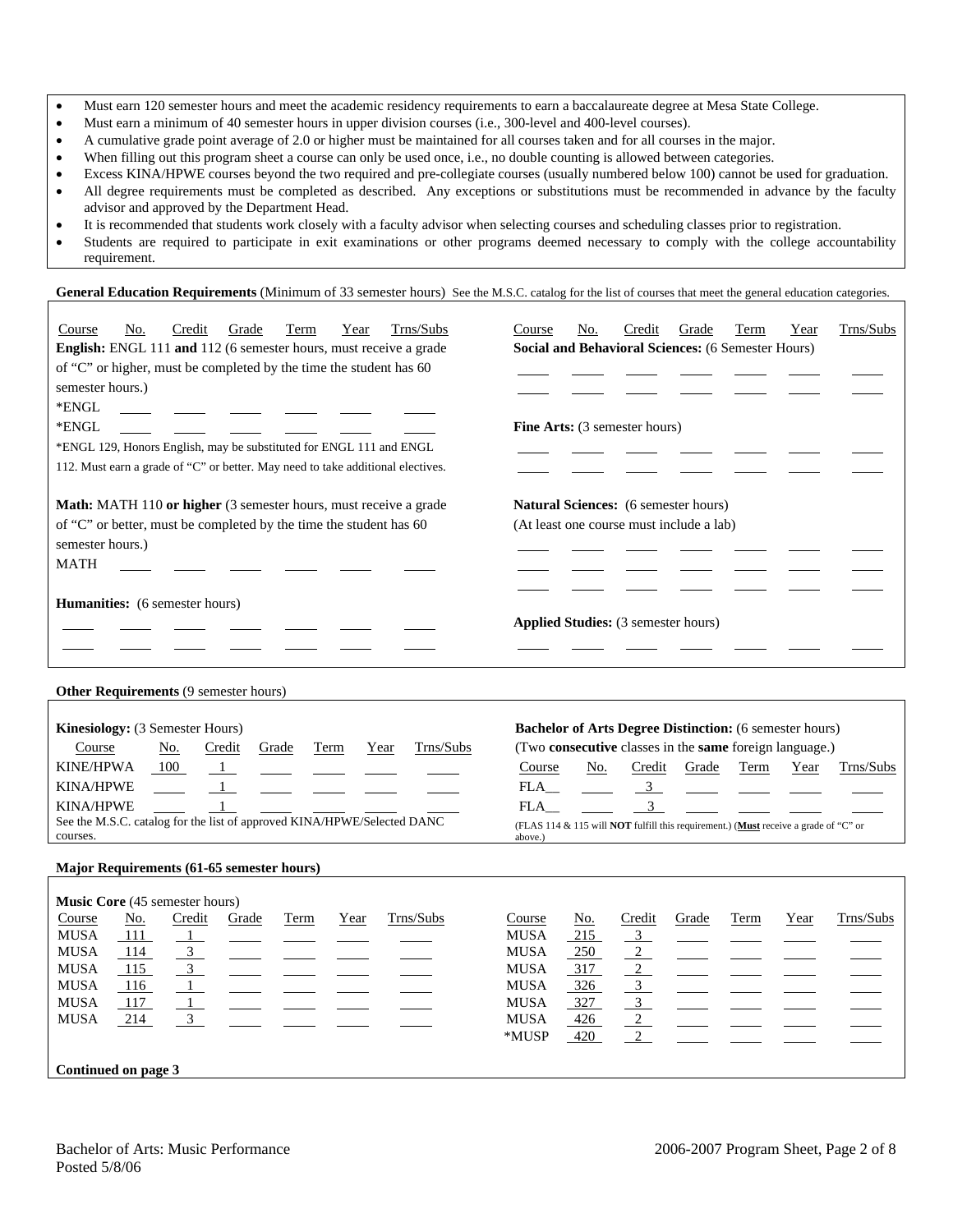| Trns/Subs<br>Term<br>Course<br>No.<br>Credit<br>Grade<br>Year<br>Select 8 semester hours from MUSL XXX: *<br><b>MUSL</b><br>$\overline{1}$<br>$\mathbf{1}$<br><b>MUSL</b><br>$\mathbf{1}$<br>$\frac{2}{2}$<br><b>MUSL</b><br>$\overline{1}$<br>$\overline{2}$<br><b>MUSL</b><br><b>MUSL</b><br>$\overline{3}$<br>$\frac{3}{2}$<br><b>MUSL</b><br>4<br><b>MUSL</b><br><b>MUSL</b><br>$\overline{4}$                                                           | Trns/Subs<br>Course<br>No.<br>Credit<br>Grade<br><b>Term</b><br>Year<br>Select 8 semester hours from MUSP XXX: *<br><b>MUSP</b><br>$\overline{1}$<br>$\mathbf{1}$<br><b>MUSP</b><br>$\mathbf{1}$<br>$\mathbf{1}$<br>$\overline{2}$<br>1<br><b>MUSP</b><br>$\overline{2}$<br><b>MUSP</b><br>$\mathbf{1}$<br><b>MUSP</b><br>$\overline{3}$<br>3<br><b>MUSP</b><br>1<br>*MUSP<br>$\overline{4}$<br>$\mathbf{1}$<br>*MUSP<br>$\overline{4}$<br>* Excluding MUSP 420, it is used above on page 2.                                                                                           |
|--------------------------------------------------------------------------------------------------------------------------------------------------------------------------------------------------------------------------------------------------------------------------------------------------------------------------------------------------------------------------------------------------------------------------------------------------------------|----------------------------------------------------------------------------------------------------------------------------------------------------------------------------------------------------------------------------------------------------------------------------------------------------------------------------------------------------------------------------------------------------------------------------------------------------------------------------------------------------------------------------------------------------------------------------------------|
| Select one of the following options:                                                                                                                                                                                                                                                                                                                                                                                                                         |                                                                                                                                                                                                                                                                                                                                                                                                                                                                                                                                                                                        |
| <b>Instrumental Performance (17 semester hours)</b><br>Trns/Subs<br>Course<br><u>No.</u><br>Credit<br>Grade<br>Year<br>Term<br>${\bf MUSA}$<br>268<br>$\overline{2}$<br>3 <sup>7</sup><br><b>MUSA</b><br>303<br>Select 4 upper division semester hours from Music Lessons (MUSL):<br>*MUSL<br>*MUSL<br>*MUSL<br>*MUSL<br>Select 4 semester hours chosen from MUSA 368, MUSA 350B, or<br><b>MUSP Music Performance Ensembles:</b><br>*MUS_<br>*MUS_<br>$*MUS$ | <b>Keyboard Performance (20 semester hours)</b><br>Credit<br>Course<br><u>No.</u><br>Trns/Subs<br>Grade<br><b>Term</b><br>Year<br><b>MUSA</b><br>268<br>$\overline{2}$<br>$\overline{3}$<br>302<br><b>MUSA</b><br>$\frac{3}{2}$<br><b>MUSA</b><br>304<br><b>MUSA</b><br>310<br>$\overline{\mathbf{3}}$<br><b>MUSA</b><br>411<br>$\overline{1}$<br>$^*\rm MUSL$<br>330<br>$\mathbf{1}$<br>*MUSL<br>330<br>$^*\rm MUSL$<br>$\mathbf{1}$<br>430<br>$\mathbf{1}$<br>$^*\rm MUSL$<br>430<br>Select 3 semester hours from Fine and Performing Arts, must be<br>outside of the concentration: |
| *MUS_<br>Select 1 semester hour from Pedagogy in applied area:<br><b>MUSA</b><br>Select 3 semester hours from Fine and Performing Arts, must be<br>outside of the concentration:<br>* MUSP and MUSL credits can only be used once on a program sheet.<br>Students should consult their advisor when determining the section to<br>use these courses.                                                                                                         | <b>Vocal Performance (18-19 semester hours)</b><br><b>MUSA</b><br>318<br>$\overline{3}$<br>$\overline{2}$<br>337<br><b>MUSA</b><br>$\overline{3}$<br><b>MUSA</b><br>410<br>1<br>*MUSL<br>337<br>$^*\rm MUSL$<br>337<br>$\perp$<br>*MUSL<br>437<br>$\perp$<br>1<br>437<br>*MUSL<br>$\mathbf{1}$<br>*MUSP<br>465<br>$\overline{3}$<br>151<br><b>THEA</b><br>Select one course from MUSA 350A or THEA 472:                                                                                                                                                                                |
| Electives (All college level courses appearing on your final transcript, not listed above that will bring your total semester hours to 120 hours.<br>Excludes KINA/HPWE activity courses.) (13-17 semester hours; additional upper division hours will be needed.)<br>Trns/Subs<br><u>No.</u><br>Credit<br>Year<br>Course<br>Grade<br>Term                                                                                                                   | Trns/Subs<br>Course<br>No.<br>Credit<br>Year<br>Grade<br>Term                                                                                                                                                                                                                                                                                                                                                                                                                                                                                                                          |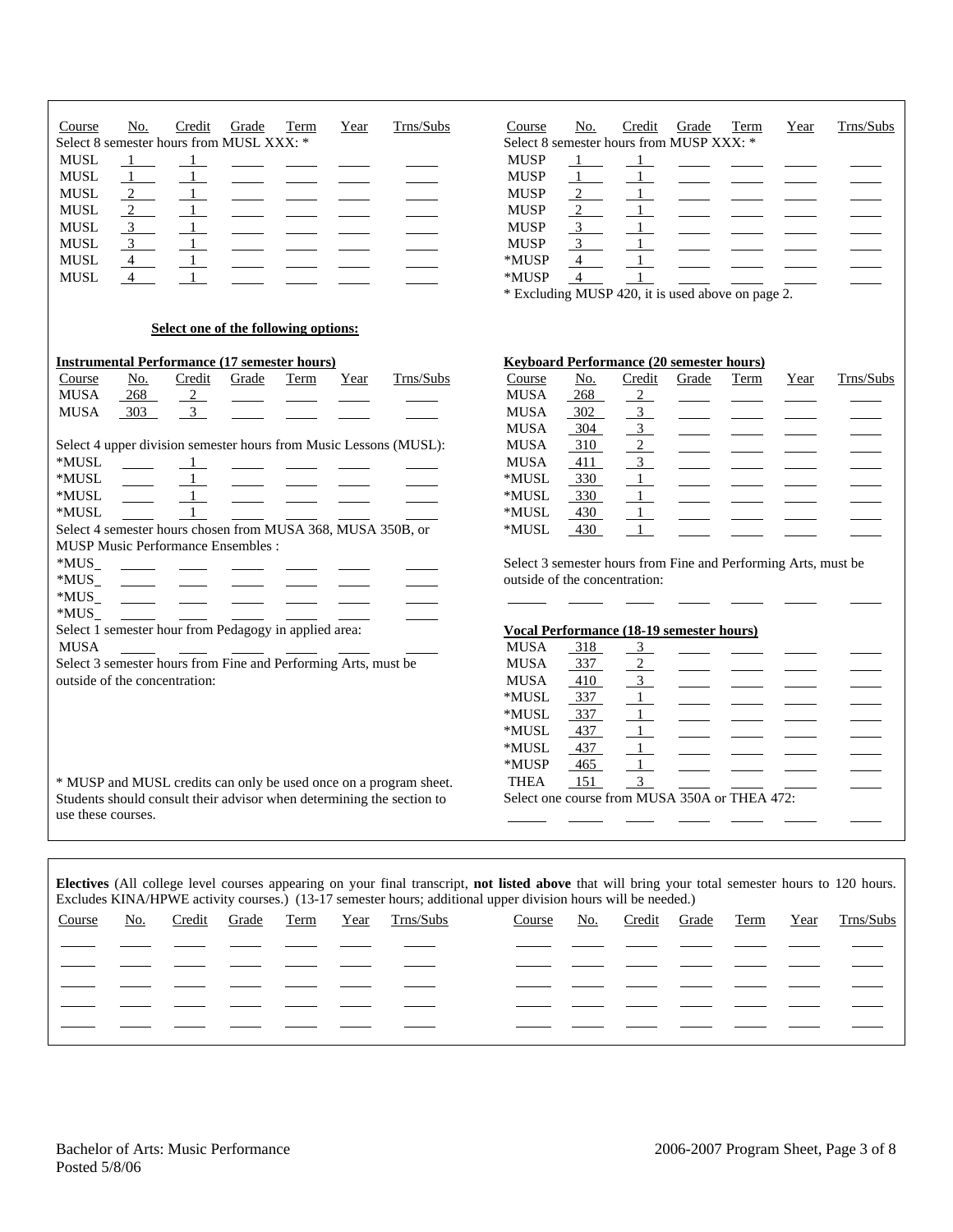# **GRADUATION INFORMATION**

See the "Undergraduate Graduation Requirements" in the Mesa State College catalog for additional graduation information. Credit hour and course requirements are on the following pages.

**GENERAL EDUCATION REQUIREMENTS** (Minimum of 33 Semester Hours) See current Mesa State College catalog for list of courses that fulfill the requirements below. If one (or more) of the selections below is required in your major, you must use it to fulfill the major requirement and **make a different selection to meet the general education requirement. The courses may not be used to fulfill both requirements.**

**English – 6** Semester Hours (Must be **completed** before student has 60 semester hours. Must receive grade of "C" or above.)

ENGL 111 **and** ENGL 112 **or** ENGL 129 *(by permission)*

**Mathematics – 3** Semester Hours chosen from: MATH 110 **or higher** (Must be **completed** before student has 60 semester hours. Must receive grade of "C" or above.)

**Humanities – 6** semester hours

**Social and Behavioral Sciences – 6** semester hours

**Fine Arts – 3** semester hours

**Natural Sciences – 6** semester hours (At least one course must include a lab.)

**Applied Studies – 3** semester hours

# **OTHER REQUIREMENTS** (9 Semester Hours)

**Kinesiology – 3** Semester Hours

Each student must take KINE/HPWA 100 together with two KINA/HPWE/Selected DANC courses. See current catalog for listing.

**Degree Distinction – 6** Semester Hours Select from one of the following sequences: FLAF 111 *followed by* FLAF 112 **or** FLAG 111 *followed by* FLAG 112 Or FLAS 111 *followed by* FLAS 112 **or** Two **consecutive** classes in the **same** foreign language. \*(FLAS 114 & 115 will **NOT** fulfill this requirement. **Must** receive a grade of "C" or above in **both** classes.)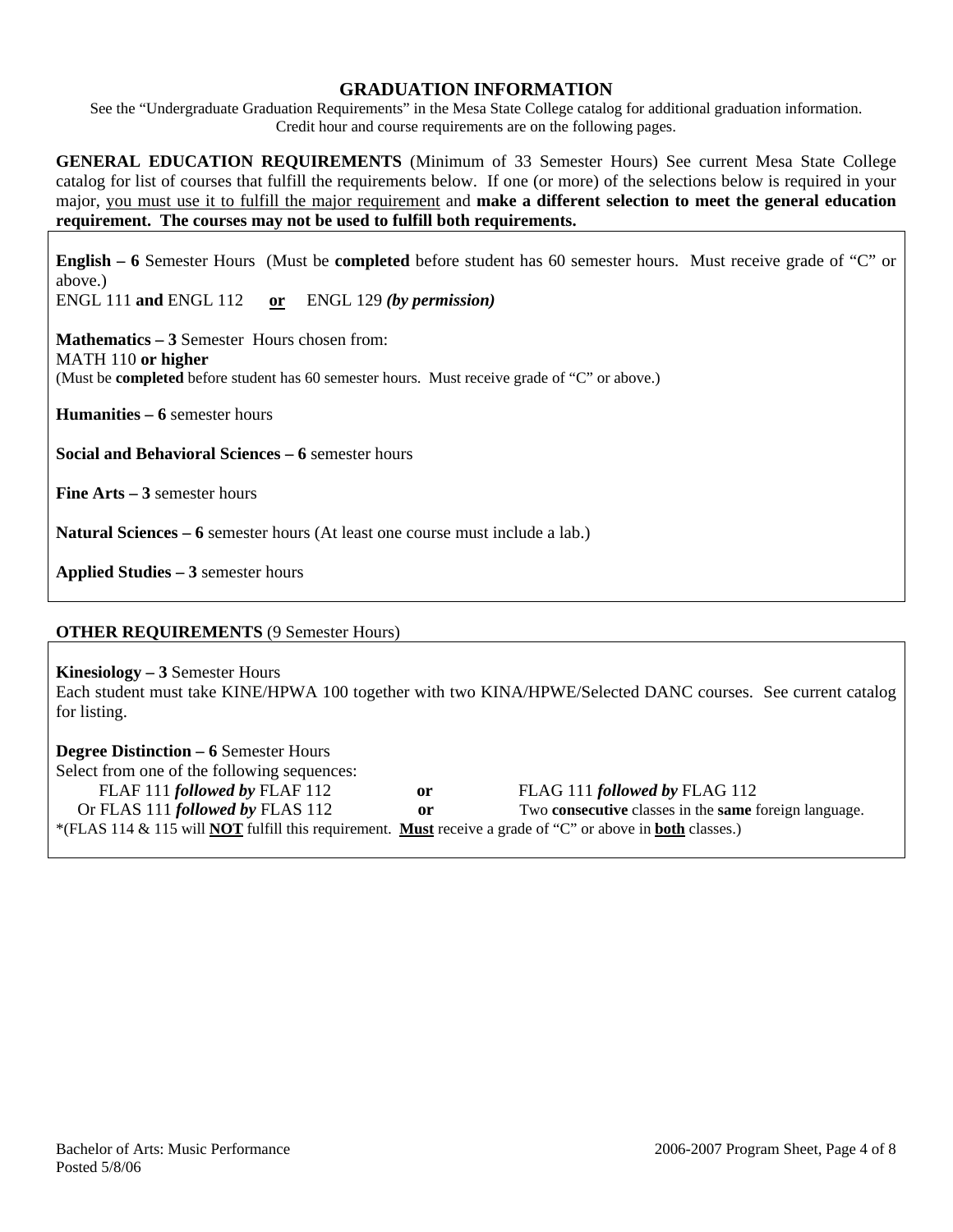| <b>Music Core</b> (45 Semester Hours)<br>MUSA 111 Music Technology<br>MUSA 114 Theory I - Introduction<br>MUSA 115 Theory II - Diatonic Concepts<br>MUSA 116 Ear Training and Sightsinging I<br>MUSA 117 Ear Training and Sightsinging II<br>MUSA 214 Theory III - Chromatic Concepts<br>MUSA 215 Theory IV - Twentieth Century Form and Analysis<br>MUSA 250 Beginning Conducting<br>MUSA 317 Orchestration<br>MUSA 326 Music History and Literature I<br>MUSA 327 Music History and Literature II<br>MUSA 426 Music of World Cultures<br>MUSP 420 Senior Recital<br>8 semester hours from Music Lessons (MUSL) (Each level taken twice)<br>8 semester hours from Music Ensembles (MUSP) (Each level taken twice) |                                                                                                                                                                                                                                                                                                                                                                                 |
|--------------------------------------------------------------------------------------------------------------------------------------------------------------------------------------------------------------------------------------------------------------------------------------------------------------------------------------------------------------------------------------------------------------------------------------------------------------------------------------------------------------------------------------------------------------------------------------------------------------------------------------------------------------------------------------------------------------------|---------------------------------------------------------------------------------------------------------------------------------------------------------------------------------------------------------------------------------------------------------------------------------------------------------------------------------------------------------------------------------|
| One of the following performance options<br>Instrumental (16 semester hours):<br>MUSA 268 Beginning Jazz Improvisation<br>MUSA 303 Symphonic Literature<br>4 upper division semester hours from Music Lessons<br>4 semester hours from the following:<br>MUSA 350B Advanced Conducting, Instrumental<br>MUSA 368 Advanced Jazz Improvisation<br><b>MUSP Music Performance Ensembles</b><br>One semester hour from Pedagogy Course in<br><b>Applied Area</b><br>Three semester hours from Fine and Performing Arts<br>(Must be outside of concentration)                                                                                                                                                            | Vocal (18-19 semester hours):<br>THEA 151 Acting I: Beginning Acting<br>MUSA 318 Vocal Literature<br>MUSA 337 Diction for Singers<br>MUSL 337 Voice Lessons (taken twice)<br>MUSA 410 Vocal Pedagogy<br>MUSL 437 Voice Lessons (taken twice)<br>MUSP 465 Opera Scenes<br>Select one of the following:<br>MUSA 350A Advancing Conducting, Choral<br>THEA 472 Performance Seminar |
| Keyboard (20 semester hours):<br>MUSA 268 Beginning Jazz Improvisation<br>MUSA 302 Keyboard Literature I<br>MUSA 304 Keyboard Literature II<br>MUSA 310 Accompanying Techniques<br>MUSL 330 Piano Lessons (taken twice)<br>MUSA 411 Piano Pedagogy<br>MUSL 430 Piano Lessons (taken twice)<br>Three semester hours from Fine and Performing Arts<br>(Must be outside of concentration)                                                                                                                                                                                                                                                                                                                             |                                                                                                                                                                                                                                                                                                                                                                                 |

**General Electives:** 13-17 Semester Hours**;** additional upper division hours will be needed.

Students are required to participate in exit examinations or other programs deemed necessary to comply with the college accountability requirement. All degree requirements must be completed as described above. Any exceptions or substitutions must be recommended in advance by the faculty advisor and approved by the Department Head.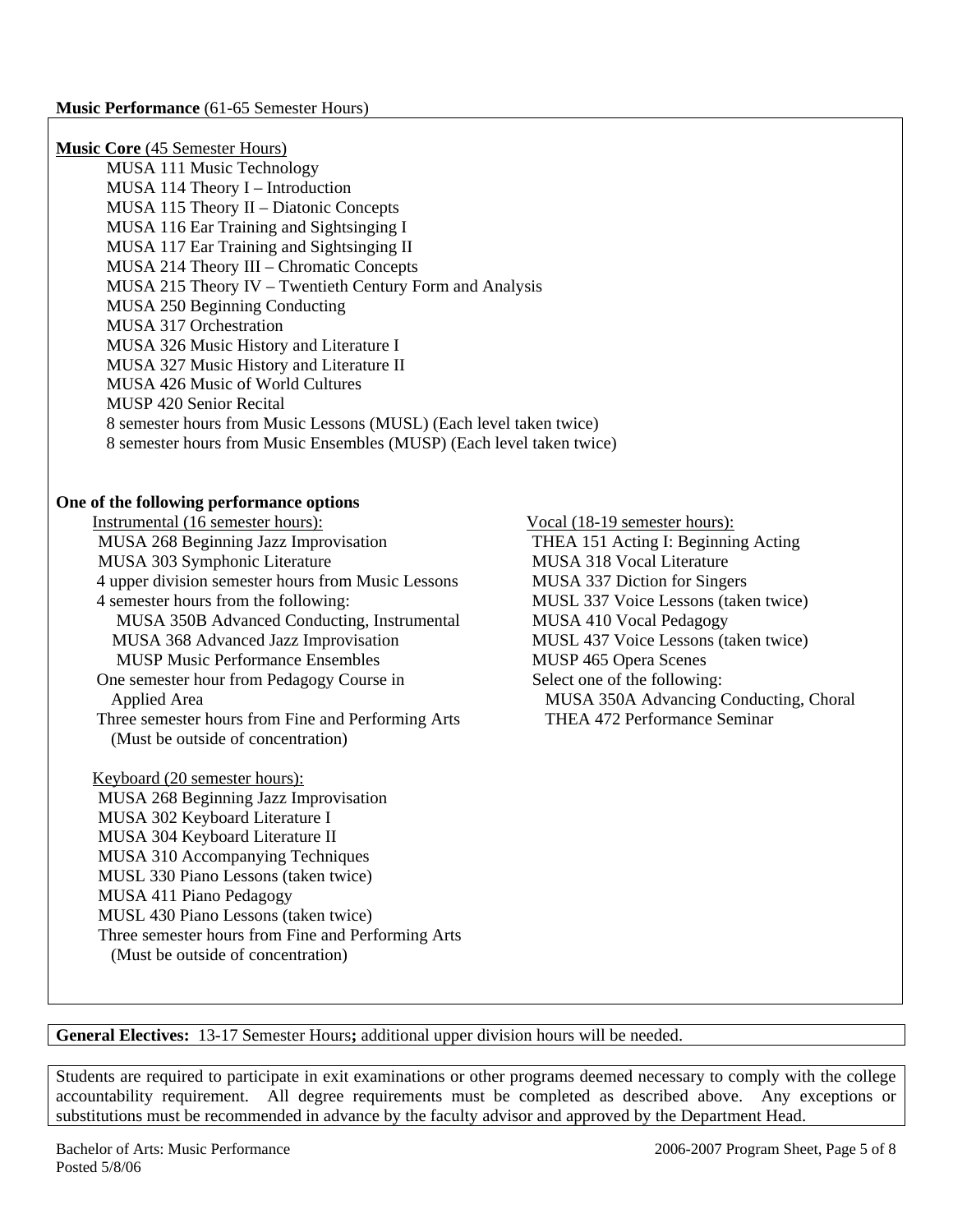# **SUGGESTED COURSE SEQUENCING FOR A MAJOR IN MUSIC PERFORMANCE – KEYBOARD OPTION**

This is a recommended sequence of course work. Certain courses may have prerequisites or are only offered during the Fall or Spring semesters. It is the student's responsibility to meet with their advisor and check the 2 year course matrix on the Mesa State website for course availability.

## **FRESHMAN YEAR**

| <b>Fall Semester</b> |                                                    | <b>Hours</b> | <b>Spring Semester</b>             |                                             | <b>Hours</b>   |
|----------------------|----------------------------------------------------|--------------|------------------------------------|---------------------------------------------|----------------|
| <b>MUSA 114</b>      | Theory $I$ – Introduction                          |              | <b>MUSA 115</b>                    | Theory $II$ – Diatonic Concepts             | 3              |
| <b>MUSA 111</b>      | Music Technology                                   |              | <b>MUSA 117</b>                    | Ear Training/Sight Singing II               |                |
| <b>MUSA 116</b>      | Ear Training/Sight Singing I                       |              | <b>MUSL 130</b>                    | <b>Keyboard Lessons</b>                     |                |
| <b>MUSL 130</b>      | <b>Keyboard Lessons</b>                            |              | MUSP 1                             | Performance Ensemble                        |                |
| MUSP 1               | Performance Ensemble                               |              | <b>ENGL 112</b>                    | <b>English Composition</b>                  | 3              |
| <b>ENGL 111</b>      | <b>English Composition</b>                         |              | <b>General Education Fine Arts</b> |                                             | 3              |
|                      | KINE/HPWA 100 Health and Wellness                  |              |                                    | General Education Social/Behavioral Science | $\overline{3}$ |
|                      | <b>General Education Social/Behavioral Science</b> |              |                                    |                                             | 15             |
|                      |                                                    | 14           |                                    |                                             |                |

## **SOPHOMORE YEAR**

| <b>Fall Semester</b>                |                                            | <b>Hours</b> | <b>Spring Semester</b>              |                                               | <b>Hours</b> |
|-------------------------------------|--------------------------------------------|--------------|-------------------------------------|-----------------------------------------------|--------------|
| <b>MUSA 214</b>                     | Theory III – Chromatic Concepts            |              | <b>MUSA 215</b>                     | Theory IV – $20^{th}$ Cent. Form & Analysis 3 |              |
| MUSL 230                            | <b>Keyboard Lessons</b>                    |              | <b>MUSL 230</b>                     | <b>Keyboard Lessons</b>                       |              |
| MUSP 2                              | Performance Ensemble                       |              | MUSP 2                              | Performance Ensemble                          |              |
| <b>General Education Humanities</b> |                                            |              | <b>KINA/HPWE</b>                    | Activity                                      |              |
| MATH 110                            | College Mathematics (or higher)            | 3            |                                     | <b>General Education Applied Studies</b>      | 3            |
|                                     | General Education Natural Science with Lab | 4            | <b>General Education Humanities</b> |                                               | 3            |
| <b>KINA/HPWE</b>                    | Activity                                   |              |                                     | <b>General Education Natural Science</b>      | 3            |
|                                     |                                            | 16           | MUSA 250                            | Beginning Conducting                          | 2            |

### **JUNIOR YEAR**

| <b>Fall Semester</b> |                                       | <b>Hours</b> | <b>Spring Semester</b> |                                       | <b>Hours</b>   |
|----------------------|---------------------------------------|--------------|------------------------|---------------------------------------|----------------|
| MUSA 310             | Accompanying Techniques or            |              | <b>MUSA 411</b>        | Piano Pedagogy or                     |                |
| MUSA 302             | Keyboard Literature I                 |              | <b>MUSA 304</b>        | Keyboard Literature II                | 3              |
| MUSA 326             | Music History and Literature I        |              | <b>MUSA 327</b>        | Music History and Literature II       | 3              |
| MUSL 330             | <b>Keyboard Lessons</b>               |              | <b>MUSL 330</b>        | <b>Keyboard Lessons</b>               | $\mathcal{L}$  |
| MUSP 3               | Performance Ensemble                  |              | MUSP 3                 | Performance Ensemble                  |                |
|                      | Degree Distinction – Foreign Language |              |                        | Degree Distinction – Foreign Language | 3              |
|                      | Fine Arts Course (outside Music)      |              | <b>MUSA 426</b>        | Music of World Cultures               | $\overline{2}$ |
|                      |                                       | $14 - 15$    |                        |                                       | 14             |

### **SENIOR YEAR**

| <b>Fall Semester</b>           | <b>Spring Semester</b><br><b>Hours</b> |       |                                | <b>Hours</b>            |                |
|--------------------------------|----------------------------------------|-------|--------------------------------|-------------------------|----------------|
| MUSA 310                       | Accompanying Techniques or             |       | <b>MUSA 411</b>                | Piano Pedagogy or       |                |
| MUSA 302                       | Keyboard Literature I                  |       | MUSA 304                       | Keyboard Literature II  | 3              |
| <b>MUSA 317</b>                | Orchestration                          | 2     | <b>MUSL 430</b>                | <b>Keyboard Lessons</b> | $\mathfrak{D}$ |
| MUSL 430                       | <b>Keyboard Lessons</b>                |       | <b>MUSP 420</b>                | <b>Senior Recital</b>   | 2              |
| MUSP 4                         | Performance Ensemble                   |       | MUSP 4                         | Performance Ensemble    |                |
| <b>MUSA 268</b>                | Beginning Jazz Improvisation           | 2     | <b>Upper Division Elective</b> |                         | 3              |
| <b>Upper Division Elective</b> |                                        |       | Elective                       |                         | $\overline{3}$ |
| Elective                       |                                        |       |                                |                         | 14             |
|                                |                                        | 15-16 |                                |                         |                |

NOTE: Students deficient in piano skills will be required to complete Class Piano I, II, II, and IV during the first two years.

17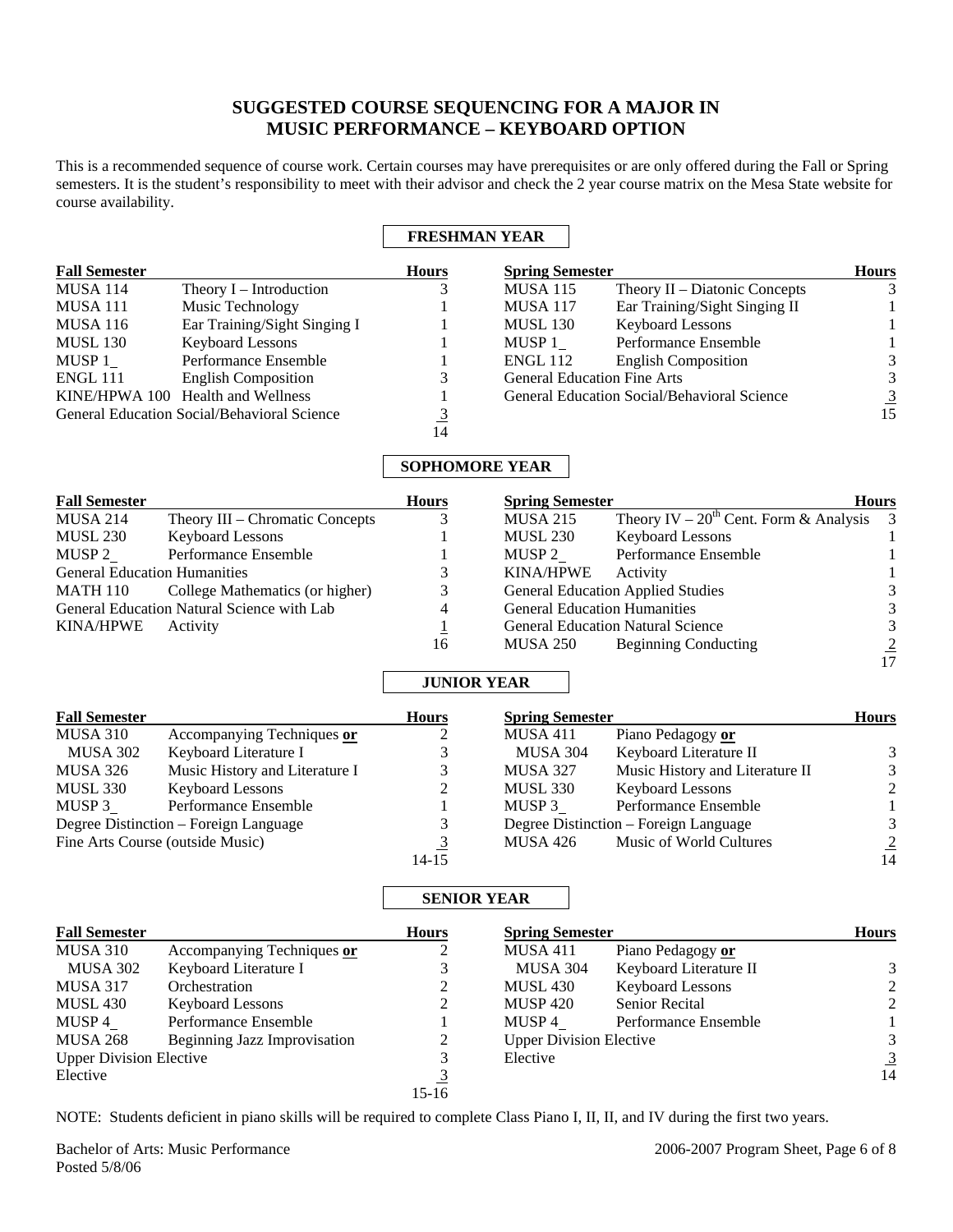# **SUGGESTED COURSE SEQUENCING FOR A MAJOR IN MUSIC PERFORMANCE – VOCAL OPTION**

This is a recommended sequence of course work. Certain courses may have prerequisites or are only offered during the Fall or Spring semesters. It is the student's responsibility to meet with their advisor and check the 2 year course matrix on the Mesa State website for course availability.

## **FRESHMAN YEAR**

| <b>Fall Semester</b> |                                                    | <b>Hours</b> | <b>Spring Semester</b>             |                                             | <b>Hours</b> |
|----------------------|----------------------------------------------------|--------------|------------------------------------|---------------------------------------------|--------------|
| <b>MUSA 114</b>      | Theory $I$ – Introduction                          |              | <b>MUSA 115</b>                    | Theory $II$ – Diatonic Concepts             | 3            |
| MUSA 111             | Music Technology                                   |              | <b>MUSA 117</b>                    | Ear Training/Sight Singing II               |              |
| <b>MUSA 116</b>      | Ear Training/Sight Singing I                       |              | <b>MUSL 137</b>                    | Voice Lessons                               |              |
| <b>MUSL 137</b>      | Voice Lessons                                      |              | MUSP 1                             | Performance Ensemble                        |              |
| MUSP 1               | Performance Ensemble                               |              | <b>ENGL 112</b>                    | <b>English Composition</b>                  | 3            |
| ENGL 111             | <b>English Composition</b>                         |              |                                    | General Education Social/Behavioral Science | 3            |
|                      | KINE/HPWA 100 Health and Wellness                  |              | <b>General Education Fine Arts</b> |                                             | 3            |
|                      | <b>General Education Social/Behavioral Science</b> |              |                                    |                                             | 15           |
|                      |                                                    | 14           |                                    |                                             |              |

### **SOPHOMORE YEAR**

| <b>Fall Semester</b> |                                            | <b>Hours</b> | <b>Spring Semester</b>              |                                               | <b>Hours</b> |
|----------------------|--------------------------------------------|--------------|-------------------------------------|-----------------------------------------------|--------------|
| <b>MUSA 214</b>      | Theory III – Chromatic Concepts            |              | <b>MUSA 215</b>                     | Theory IV – $20^{th}$ Cent. Form & Analysis 3 |              |
| <b>MUSL 237</b>      | Voice Lessons                              |              | <b>MUSL 237</b>                     | Voice Lessons                                 |              |
| MUSP 2               | Performance Ensemble                       |              | MUSP 2                              | Performance Ensemble                          |              |
|                      | Degree Distinction - Foreign Language      |              | <b>KINA/HPWE</b>                    | Activity                                      |              |
| MATH 110             | College Mathematics (or higher)            |              |                                     | <b>General Education Applied Studies</b>      |              |
|                      | General Education Natural Science with Lab | 4            |                                     | Degree Distinction – Foreign Language         | 3            |
| <b>KINA/HPWE</b>     | Activity                                   |              | <b>General Education Humanities</b> |                                               | 3            |
|                      |                                            | 16           | MUSA 250                            | <b>Beginning Conducting</b>                   |              |
|                      |                                            |              |                                     |                                               | 17           |

## **JUNIOR YEAR**

| <b>Fall Semester</b> |                                | <b>Hours</b>   | <b>Spring Semester</b> |                                          | <b>Hours</b>   |
|----------------------|--------------------------------|----------------|------------------------|------------------------------------------|----------------|
| <b>THEA 151</b>      | Acting I                       |                | <b>MUSA 410</b>        | Vocal Pedagogy or                        |                |
| MUSA 337             | Diction for Singers            | 2              | MUSA 318               | Vocal Literature                         | 3              |
| <b>MUSA 326</b>      | Music History and Literature I |                | MUSA 327               | Music History and Literature II          | 3              |
| <b>MUSL 337</b>      | Voice Lessons                  |                | <b>MUSL 337</b>        | Voice Lessons                            | 2              |
| MUSP 3               | Performance Ensemble           |                | MUSP 3                 | Performance Ensemble                     |                |
| <b>THEA 472</b>      | Performance Seminar or         |                |                        | <b>General Education Natural Science</b> | 3              |
| MUSA 350A            | Advanced Conducting, Choral*   | $\overline{2}$ | Elective               |                                          | $\overline{3}$ |
|                      |                                | $13 - 14$      |                        |                                          | 15             |

\*NOTE: If Advanced Conducting is taken, then another credit of ensembles is needed to reach 120 hours.

### **SENIOR YEAR**

| <b>Fall Semester</b>                |                      | <b>Hours</b> | <b>Spring Semester</b>         |                         | <b>Hours</b>   |
|-------------------------------------|----------------------|--------------|--------------------------------|-------------------------|----------------|
| <b>MUSA 317</b>                     | Orchestration        | 2            | <b>MUSA 410</b>                | Vocal Pedagogy or       |                |
| MUSL 437                            | Voice Lessons        | 2            | MUSA 318                       | <b>Vocal Literature</b> | 3              |
| MUSP 4                              | Performance Ensemble | $1 - 2$      | <b>MUSL 437</b>                | Voice Lessons           | 2              |
| <b>Upper Division Elective</b>      |                      | 3            | <b>MUSP 420</b>                | <b>Senior Recital</b>   | 2              |
| <b>General Education Humanities</b> |                      | 3            | MUSP 4                         | Performance Ensemble    |                |
| Elective                            |                      | $2 - 3$      | <b>Upper Division Elective</b> |                         | $3-4$          |
|                                     |                      | $13 - 15$    | MUSA 426                       | Music of World Cultures | $\overline{2}$ |
|                                     |                      |              |                                |                         | $13 - 14$      |

NOTE: Students deficient in piano skills will be required to complete Class Piano I, II, II, and IV during the first two years.